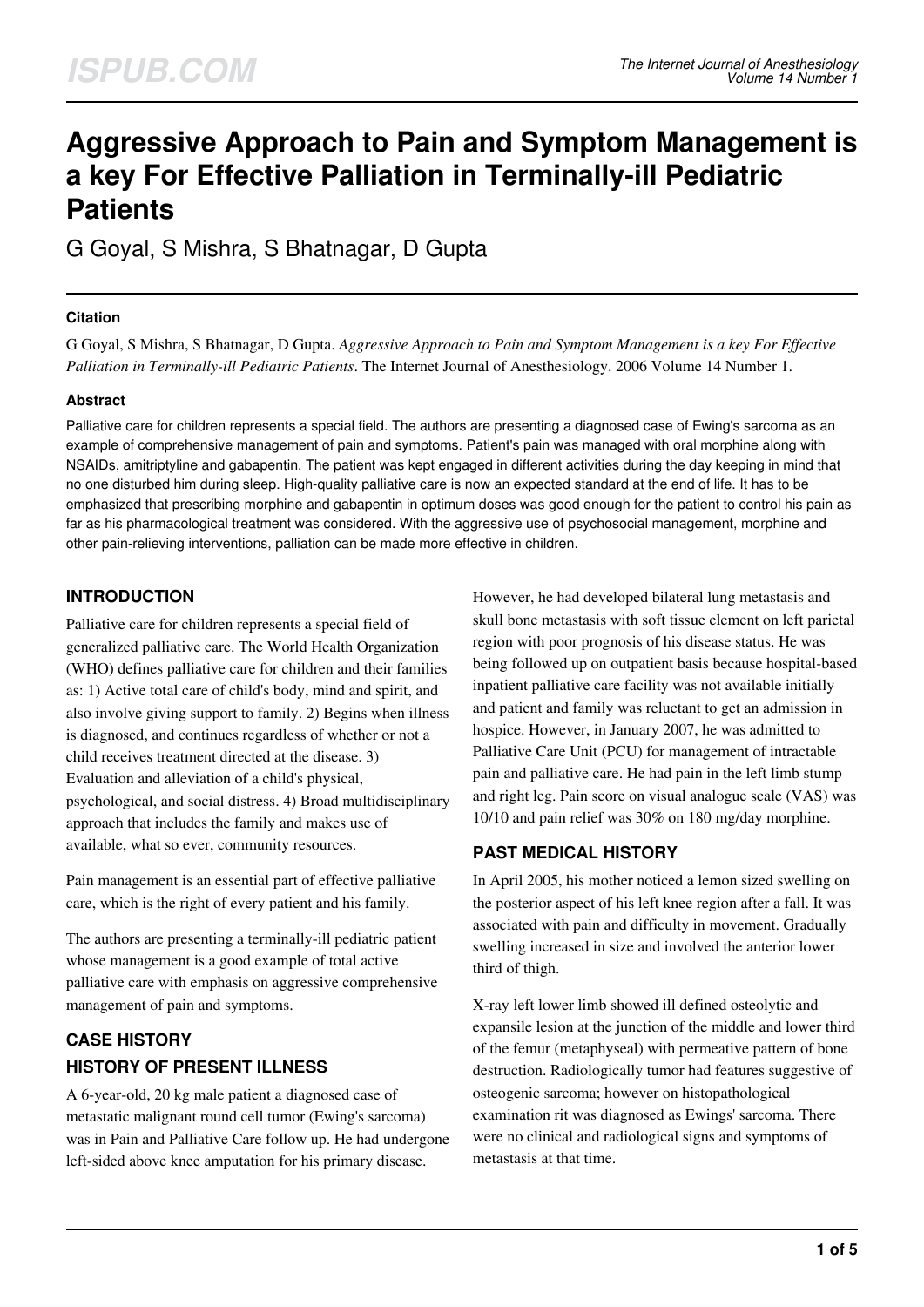The patient received 6 cycles of pre-operative radiotherapy and 3 cycles of pre-operative chemotherapy followed by high transfemoral amputation in private hospital in December 2005.

The patient presented to oncology institute for pain at local site in October 2006. Bone scan, CT chest and MRI spine were suggestive of bone metastasis at eleventh dorsal thoracic and fourth lumbar levels with associated vertebral collapse and thecal sac compression; skull bone metastasis and bilateral lung metastasis were the other new signs of progression of disease. He was given palliative radiotherapy to scalp and referred to pain and palliative care outpatient department (OPD) for pain management.

At the first presentation in pain and palliative care OPD, skull bone metastasis had developed a 7-cm soft tissue element on left parietal region which was painless with prominent superficial veins. There was painful generalized swelling in right foot, scrotum and penis suggestive of inferior vena cava (IVC) obstruction. Subsequent CT abdomen and pelvis confirmed the presence of retroperitoneal lymphadenopathy as the cause of IVC obstruction. VAS was 10/10. Over a period of six-weeks oral morphine dose was increased from 30 mg/day to 180 mg/day. However, pain relief achieved was never more than 50%. Therefore, he was admitted to PCU in January 2007.

## **COURSE OF ILLNESS DURING PCU STAY**

Stump pain slowly progressed to phantom limb pain of moderate to severe intensity, burning in quality with allodynia and cutaneous vasodilatation. Pain was worse in the night time and aggravated with the change in position. The patient was more comfortable in sitting position and used to sleep in semi recumbent position only. He had dysuria and hesitancy also. Initially, the patient's pain was managed with oral morphine 30 mg 4 hourly along with non-steroidal anti-inflammatory drugs (NSAIDs), amitriptyline and gabapentin; however, he often needed morphine 10 mg prn because of breakthrough pains. Severe constipation was initially managed with bedtime bisacodyl 10 mg and milk of magnesia and liquid paraffin; however, his constipation was eventually relieved with suppository and enema. Proper skin care, massage, limb elevation and scrotal support were planned for lymphedema. He was also given frusemide and spironolactone, and steroids which were gradually withdrawn as lymphedema and penile swelling had reduced.

Within one week, morphine dose could be reduced to 20 mg 4 hourly with further reduction to 15 mg 4 hourly in subsequent three days. This dose reduction subsided his drowsiness. But by next day he started having severe pain and headache. His scalp swelling became very tense for which intravenous morphine infusion along with dexamethasone and mannitol were started. Morphine infusion was gradually increased up to 3 mg per hour. Four days later he was switched over to oral morphine 40 mg 4 hourly. Within next two days his pain could be controlled with morphine 20 mg 4 hourly. Mannitol (20 %) 30 ml 8 hourly was given for 5 days and tapered over next 4 days. Intravenous dexamethasone 2 mg 8 hourly was given for 3 days. Thereafter he was shifted to oral methylprednisolone 16 mg twice a day. With this aggressive treatment his headache and skull pain could be controlled successfully. He had shooting neuropathic pain in his amputated limb; hence amitriptyline 25 mg and gabapentin 300 mg thrice-a-day were continued. He was very reluctant to move from the bed because of difficulty in movement so he had to be catheterized. A small-size bed sore developed on the back. Proper training was given to his parents for urinary catheter care and bed sore management so that they can manage the child after discharge. Morphine dose was gradually reduced to 10 mg 4 hourly over a period of 10 days, as pain relief could be maintained on this reduced dose. He was discharged to his home with smiling faces and parental satisfaction.

The PCU team intends to send patients to home after a certain level of comfort is achieved but the presented 6-yearold child was very reluctant to go home because of a very peculiar problem of his siblings making fun of his scalp swelling. Rather he was quite happy in his later days of his hospital stay. With adequate and aggressive pain management, this patient was surprisingly free from other cancer-related complications like air hunger, nausea, anorexia and agitation. Sleep deprivation can cause anger, depression and anxiety so sleep-wake cycle must be preserved in the hospital and thus preserving social relationships. So the patient was kept engaged in different activities during the day like playing with dolls, making stories and chatting, keeping in mind that no one (including nursing staff) disturbed him during nighttime sleep. In spite of these efforts his pain had contributory elements of anger, maladjustment with siblings and family. Discussing the disease and prognosis issues with him was a big challenge as he always used to avoid these discussions. Although some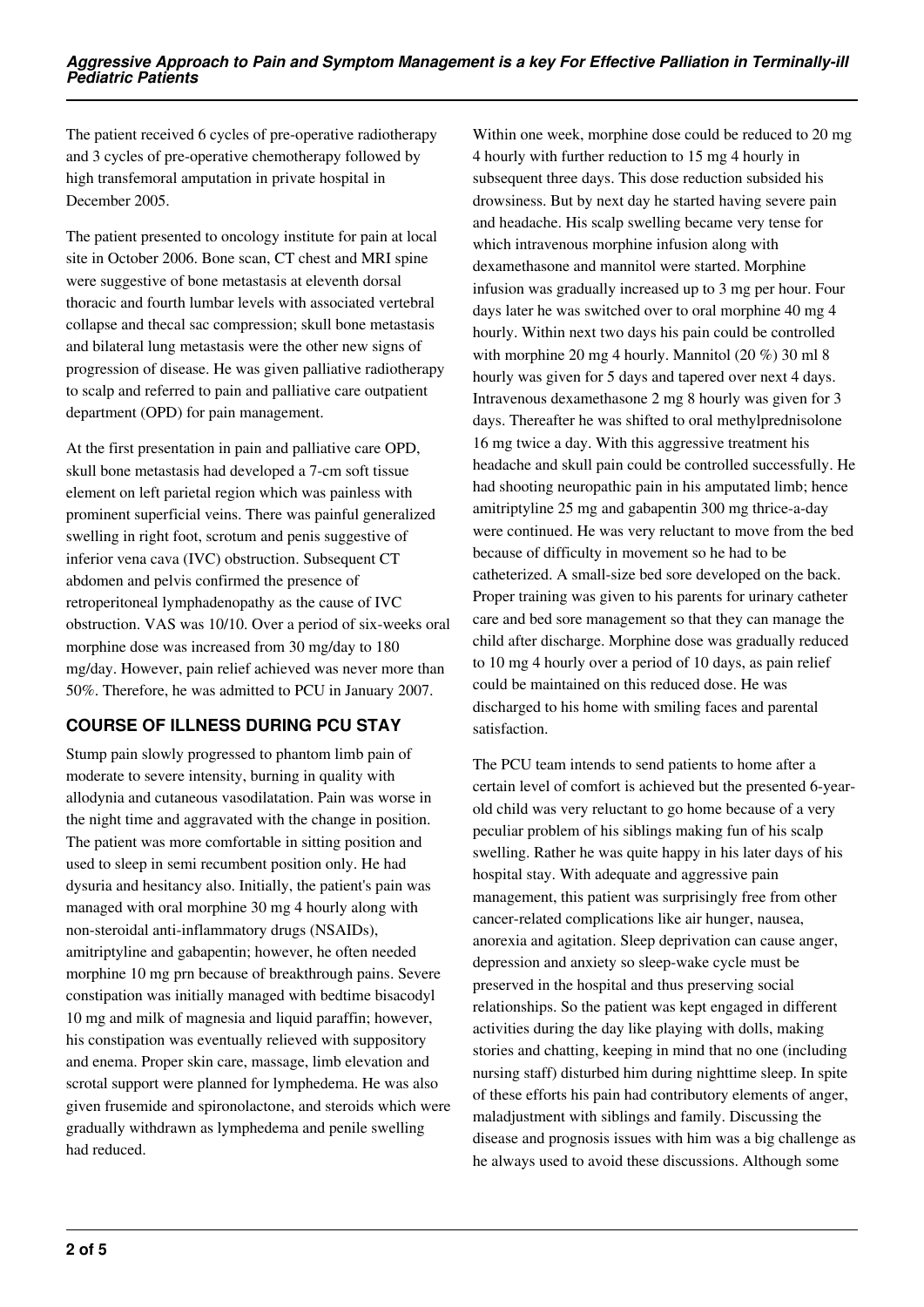palliative care physicians can argue against telling prognosis to a small child, it is always advisable to initiate discussion of illness with the child depending on the understanding and expectation of the child.

His psychological assessment was done by a psychiatrist. It was suggested that child probably had understood that he was suffering from some serious illness and expected attention from family members. The psychiatrist advised to keep him engaged in plays which he liked and to cut down his unrealistic demands. The patient was reviewed by a psychiatrist after 5 days and the family was advised to start talking about his illness and anticipation of his death with his elder siblings. The intention was that the elder children of family would help in adjustment of child in home once they understood the reasons behind the sick child getting all parental attention. Disclosing the news of poor prognosis to the patient remained a challenge till the end.

## **DISCUSSION**

It was very difficult to manage a dying child like him and even more difficult to manage his pain. High-quality palliative care is now an expected standard at the end of life. Yet it is not known whether the care of children with cancer meets this standard  $_{(1)}$ . The present patient, a 6 year old child, was a case of terminal cancer. He had substantial sufferings at the end of his life, and attempts to control his symptoms were not successful. To accomplish total pain management, a multimodal approach was chosen that consisted of morphine, NSAIDS, gabapentin, amitriptyline, steroids, mannitol in addition to psychological modalities and social support services to child and family.

Controlling physical pain was an important part of patient's overall management. It has to be emphasized that prescribing morphine and gabapentin in optimum doses was good enough for the patient to control his pain as far as his pharmacological treatment was considered. Pain score ( VAS) reduced from 9 to 3 after taking oral morphine 30 mg 4 hourly. And later on morphine dose could be reduced to 10 mg 4 hourly over a period of 20 days. This dose was comparable to a study of Sirkia et al  $(_{2})$  in which out of total 62 children parenteral morphine was administered to 40 children; 30 of them received morphine as a continuous infusion through a central venous line. The dose of intravenous morphine was 0.8 mg/kg/day initially and was increased to 4.9 (range, 0.2-55) mg/kg/day. Dougherty M et al  $\left($ <sub>3</sub>) identified eighteen patients: 12 with neuropathic pain and 6 without neuropathic pain. In the neuropathic group,

the average dose of morphine 72 hours before death was 231 mg/kg per day and increased to 380 mg/kg per day on the day of death  $(P = .009)$ . The average benzodiazepine dosage 72 hours before death was 6.0 mg/kg per day and increased to 25.0 mg/kg per day on the day of death ( $P = .018$ ). In the non-neuropathic pain group, the average dose of morphine and benzodiazepine 72 hours before death was 3.0 mg/kg per day and 0.08 mg/kg per day, respectively, and did not increase substantially on the day of death. They concluded that dying children with cancer and neuropathic pain have higher baseline requirements of morphine and benzodiazepines and require rapid increases of both drugs in the last 72 hours of life than dying children without neuropathic pain. Similarly Collins JJ et al (4) retrospectively reviewed the records of the 199 patients who died of malignancy after treatment at Children's Hospital. Maximal intravenous opioid dosing ranged from 3.8 to 518 mg/kg per hour of morphine equivalent. They concluded that standard dosing of opioids adequately treats most cancer pain in children; however, a significant group requires more extensive management. These problems occur more commonly among patients with solid tumors metastatic to spine and major nerves.

No major side effects related to morphine like nausea, vomiting, sedation were observed in present patient. Incidence of side effects of morphine is quite low as shown by Sittl R et al  $\left($ <sub>5</sub> $\right)$ . In their study the average age of the patients treated was 12 years (1.5-19 years), who were suffering from malignant tumors. The doses of morphine required for pain relief varied substantially (1-25 mg/kg per day orally and 0.05 mg-1 mg/kg per hour intravenously). In their patients they did not observe extreme sedation or respiratory depression or opioid-induced nausea. All children needed laxatives. In 2 children, intolerable itching was experienced. For reasons as fear of respiratory depression, primary physician's reluctance, drug addiction and giving up too soon, pain in terminally ill patients is an undertreated problem. Respiratory depression is extremely rare in children more than 2 months of age  $\binom{6}{6}$ . The present case report also supports this fact.

Adjuvant drugs, like anticonvulsants and antidepressants may be necessary to treat difficult-to-treat pain, as pain can persist even after children are well enough to go home. In present patient stump pain slowly progressed to phantom limb pain of moderate to severe intensity, burning in quality with allodynia and cutaneous vasodilatation. These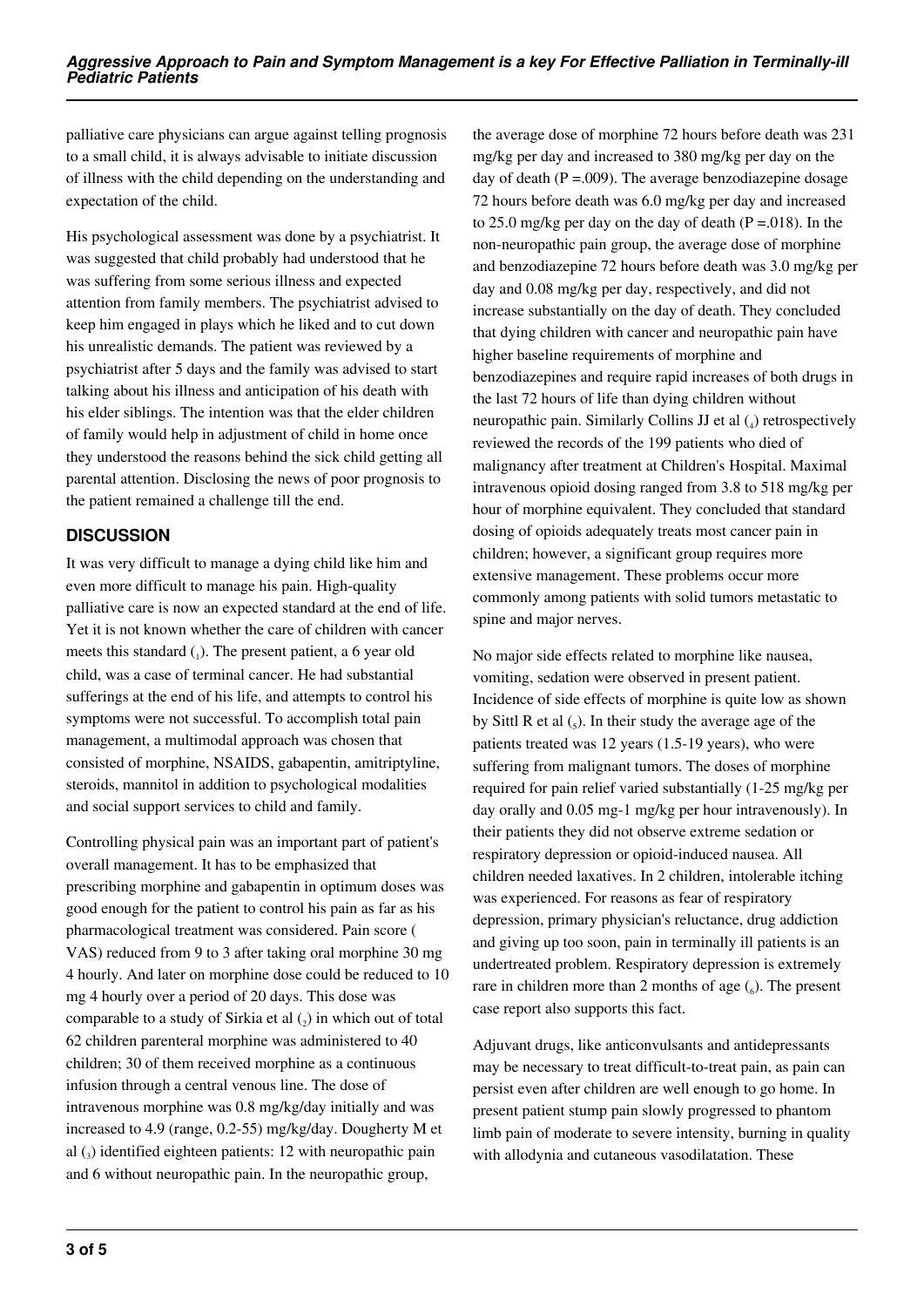symptoms were satisfactorily controlled over several days with the help of gabapentin 300 mg thrice-a-day and amitriptyline 25 mg at bed time as a part of multimodal approach. Moreover, an opioid-sparing effect was observed. Increasing gabapentin dose gradually over several days was associated with mild side effects, dizziness and mild sedation. Tricyclic antidepressants (TCAs) are generally considered to be effective for neuropathic pain  $(7)$ . Due to its proven analgesic effect in several types of neuropathic pain, its good tolerability, and a rarity of drug-drug interactions, gabapentin is being used for the treatment of neuropathic pain of diverse etiologies, especially in the medically ill population  $\binom{1}{8}$ . In a report of five cases, Butkovic et al  $\binom{1}{9}$ concluded that gabapentin should be included earlier in the treatment of neuropathic pain in adolescents because it rapidly improves analgesia and has minimal side effects.

No discussion on pain management is complete without comment on the difference between addiction and physical dependence. Children treated with opioids can become tolerant and physically dependent. However, the pervasive notion that use of opioids and other potentially abusive agents will cause a child to become an addict either at the time of treatment or in the future, means that many children may not receive adequate attention to their pain in light of this concern. Parents may refuse to allow their child to receive adequate treatment. Therefore it is helpful to anticipate this question and begin education regarding the outweighing benefits and minimal theoretical risks of aggressive cancer pain management.

Children dying from cancer should receive aggressive and active palliation. Though total pain definition stresses on the multifactorial origin of pain, and psychological, social and

spiritual support interventions remain integral part of pain management, the physical pain is the most unbearable to the patient. With the aggressive use of morphine and other painrelieving interventions, including psycosocial management of the symptoms, palliation can be made more effective, especially in children.

## **CORRESPONDENCE TO**

Dr. Seema Mishra, Assistant Professor Anesthesiology, F-33, AIIMS Residential Campus (West), Ansari Nagar, New Delhi, Pin: 110029 INDIA Phone: +91-9899061105 Fax.91-11-26588641 E-mail: mseema17@yahoo.co.in

## **References**

1. Wolfe J, Grier HE, Klar N, et al: Symptoms and suffering at the end of life in children with cancer. N Engl J Med 2000; 342: 326-333.

2. Sirkia K, Hovi L, Pouttu L, et al: Pain medication during terminal care of children with cancer. J Pain Symptom Manage 1998; 15: 220-226.

3. Dougherty M, DeBaun MR: Rapid increase of morphine and benzodiazepine usage in the last three days of life in children with cancer is related to neuropathic pain. J Pediatr 2003; 142: 373-376.

4. Collins JJ, Grier HE, Kinney HC, et al: Control of severe pain in children with terminal malignancy. J Pediatr 1995; 126: 653-657.

5. Sittl R, Richter R: Cancer pain therapy in children and adolescents using morphine. Anaesthesist 1991; 40: 96-99. 6. Lynn AM, Nespeca MK, Opheim KE, et al: Respiratory effects of intravenous morphine infusion in neonates, infants and children after cardiac surgery. Anesth Analg 1993; 77: 695-701.

7. Nikolajsen L, Jensen TS: Phantom limb pain. Br J Anaesth 2001; 87:107-116.

8. Dworkin RH, Backonja M, Rowbotham MC, Allen RR, Argoff CR, Bennett GJ, et al. Advances in neuropathic pain: diagnosis, mechanisms, and treatment recommendations. Arch Neurol 2003; 60:1524-34.

9. Butkovic D, Toljan S, Mihovilovic-Novak B: Experience with gabapentin for neuropathic pain in adolescents: report of five cases. Paediatr Anaesth 2006; 16: 325-329.